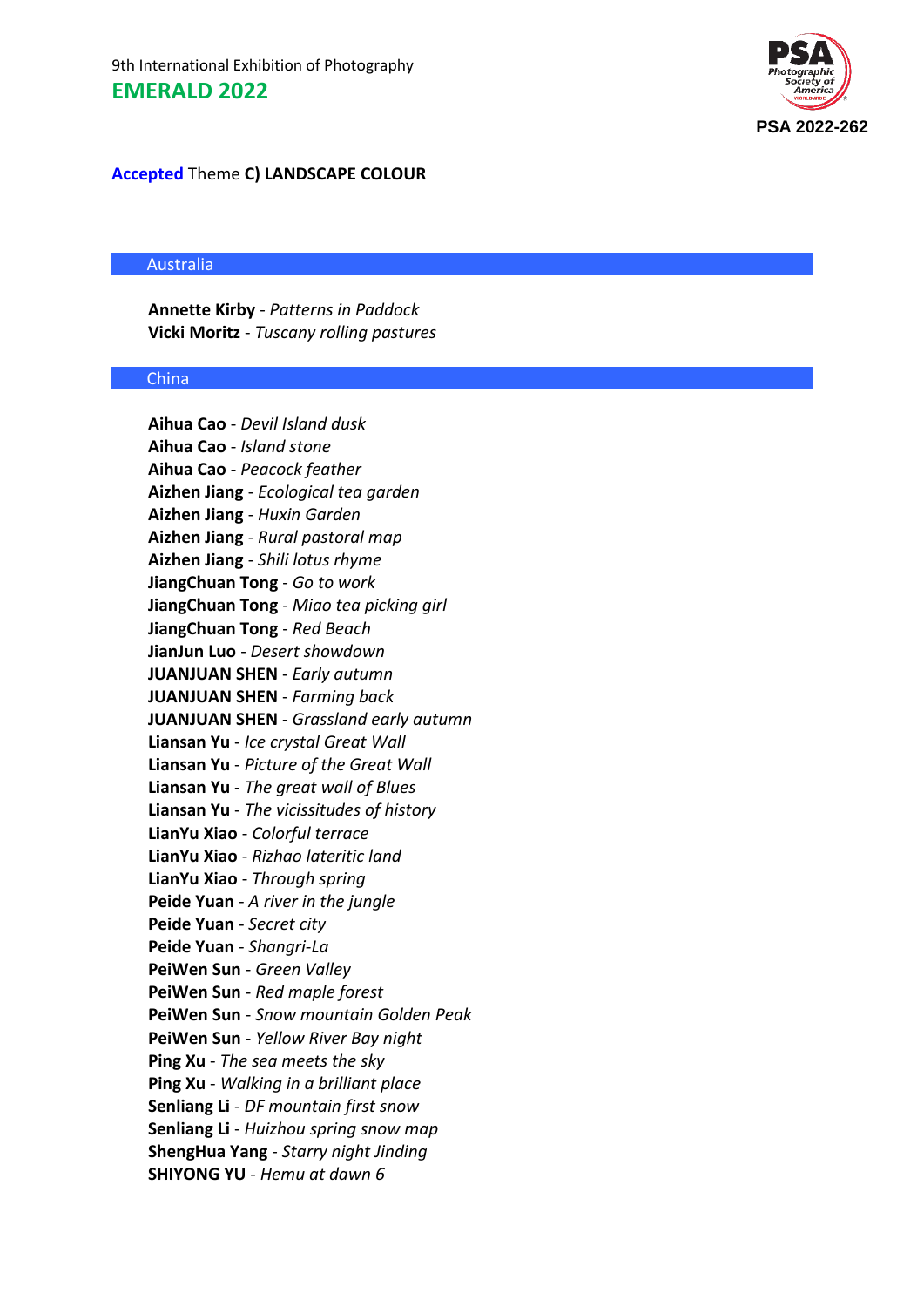9th International Exhibition of Photography **EMERALD 2022**



**SHIYONG YU** - *Lujiazui* **Weiping Chen** - *Beautiful CK* **Weiping Chen** - *Dream salt lake-4* **Weiping Chen** - *Horseshoe Bay* **Willy Chen** - *The field of hope* **XiYu Guo** - *Terrace spring* **Yichi Wang** - *Lonely Rituo Temple* **Yichi Wang** - *Snow country night* **Yichi Wang** - *Tortuous road* **ZhouZhou Jiang** - *Northern winter grazing*

#### **Germany**

**Manfred Kluger** - *magic of the desert-11* **Manfred Kluger** - *roof of africa-5*

### Hong Kong

**Arnaldo Paulo Che** - *A foggy morning 4* **Arnaldo Paulo Che** - *Rocky Mountains 1* **Arnaldo Paulo Che** - *The Blooming smoke 3* **Arnaldo Paulo Che** - *The Winter time* **Chi Fun Fanny Ng** - *Autumn Mist* **Chi Kun Choi** - *Lake view home*

#### India

**AJIT HUILGOL** - *Elephants and Mt Kilimanjaro* **AJIT HUILGOL** - *Icebergs and mountains* **AJIT HUILGOL** - *Natures arch*

#### Indonesia

**ajar setiadi** - *Center of Jakarta 0021* **Sutardjo Soeharto** - *The majesty of Mt Klabat*

## Israel

**Michael BarOn** - *Dead Sea view*

#### Italy

**Massimo Tommi** - *Highland Fog Revival* **Vincenzo Di Panfilo** - *Witch mountain*